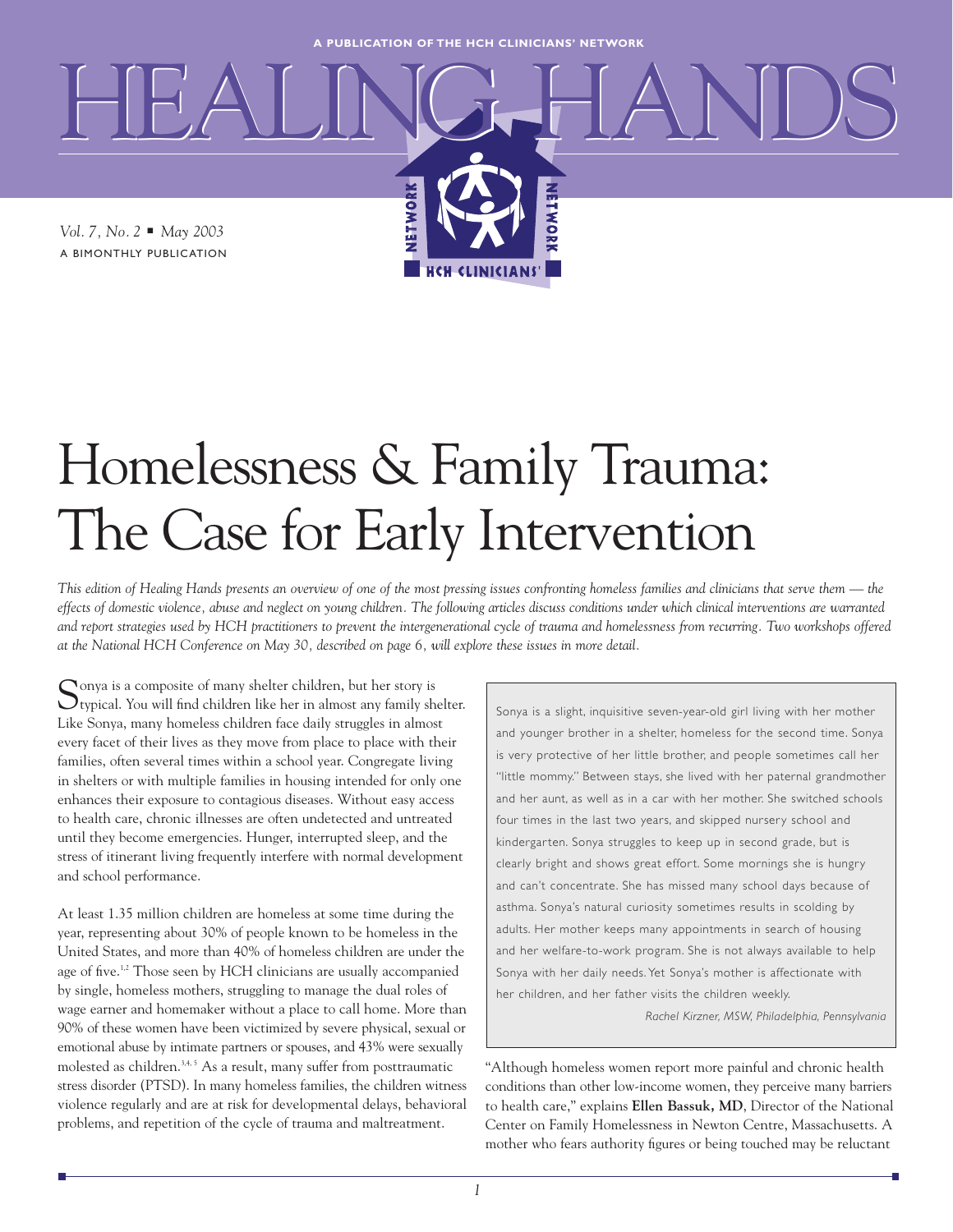#### **HEALING HANDS** A PUBLICATION OF THE HCH CLINICIANS' NETWORK

to seek medical care for herself or her children. Keeping clinical appointments may be impossible for a parent who is unable to afford childcare or take time off from work. "These women can't sit in a waiting room for 45 minutes," remarks Bassuk, whose research focuses on the effects of trauma on poor and homeless women and their children.<sup>6, 7</sup>



*Photo by the National Center on Family Homelessness*

**EFFECTS OF TRAUMA ON MOTHERS** Violence is such an everyday experience for many homeless mothers that they may not identify it as unusual. But the debilitating physical symptoms reported by these mothers point to family environments fraught with anger, threats and abuse, says **Cheryl Zlotnick, DrPH, RN**, Center for the Vulnerable Child at Children's Hospital, Oakland, California. The parent's problems and the child's are intertwined.

"Trauma is the predominant mental health issue for homeless mothers, and is frequently but not inevitably linked to PTSD," explains Bassuk. "Clinicians should be aware of the pathway of violence to clinical depression and frequent 'self-medication' with alcohol or illicit drugs. Every clinician who sees homeless women should ask about violence in their lives — perhaps not on the first or second visit, but after trust is gained. Questions about physical, emotional and sexual abuse should be asked in a sensitive way, reassuring the patient that violence and trauma are common."

Most homeless mothers don't see the connection between their own trauma and depression and developmental or behavioral problems that are evident in their child, but the earlier these problems are identified and addressed, the better the outcomes for both parent and child, says Zlotnick. Many HCH practitioners can identify trauma and its manifestations in the behavior of homeless children and do something to help, even if they aren't mental health professionals qualified to diagnose PTSD. A formal diagnosis is not necessary for constructive action — only to initiate particular kinds of treatment that usually require referral to a specialist.

Clinicians must start early to break the intergenerational cycle of family homelessness, contends Zlotnick. Successful interventions can be intensive and time-consuming, but letting these mothers and their children fall through the cracks in fragmented service systems is even more costly.

**EFFECTS OF TRAUMA ON CHILDREN** Children's earliest experiences are among the factors that determine their emotional health and achievements later in life. Their coping skills are shaped by relationships with their primary caregivers and other social interactions. In families with unstable housing, the parent-child relationship is particularly fragile, which can perpetuate the cycle of homelessness. Recent research supports the contention that early interventions to improve parenting skills and develop constructive responses to trauma by these mothers can foster normal emotional and cognitive development in their children.

Scientific evidence is growing that maltreatment of young children can "rewire" the developing brain, producing changes in both brain function and structure. Depression, aggressiveness, anxiety, memory problems, posttraumatic stress disorder, and attention deficit hyperactivity disorder (ADHD) are common results, according **Martin Teicher, MD, PhD,** Director of the Developmental Biopsychiatry Research Program at McLean Hospital, the largest psychiatric affiliate of Harvard Medical School.

Teicher and his research associates have found that childhood abuse is associated with diminished left brain development. "This finding may help explain why some survivors of childhood abuse have overly strong negative emotional responses (a key property of the right brain), and diminished capacity to use language and logic to evaluate options (a key property of the left brain)."8

Teicher has proposed investigating protective factors in the environment that may mitigate the impact of childhood maltreatment. "Genes are fundamentally involved in the overall architecture of the

### **WHAT HCH CLINICIANS CAN DO**

- 1. Look for evidence of trauma in homeless families and assess its impact on children. As you gain the parent's trust, explore the potential effects of homelessness, domestic violence, substance use, and/or mental illness on the child.
- 2. Do something effective with this information. For example, suggest strategies for dealing with tantrums ("acting out"), and model them so the mother can see what you mean.
- 3. Be gentle. Don 't make the parent feel that the child's behavior problems are her/his fault.
- 4. Follow up; determine whether a referral to a mental health professional or other specialist is appropriate.

*Cheryl Zlotnick, DrPH, RN, Oakland, California,*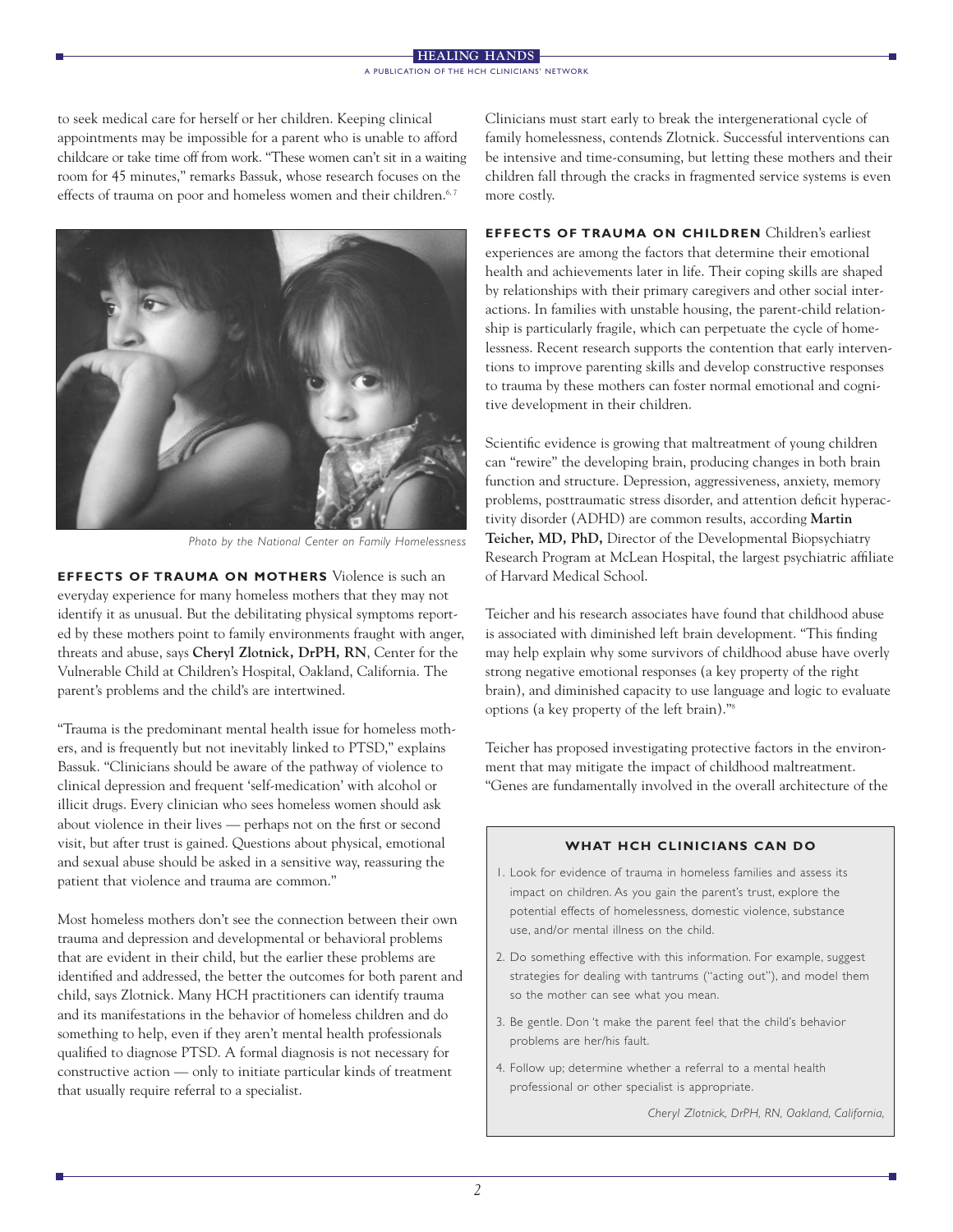brain," he explains. "The infant's brain is like a sponge, with many more connections and neurons than an adult's. But these lessen over time. We trade plasticity for processing speed as we age. Experience selects which connections remain. The environment sculpts the brain, and these changes persist into adulthood. We do not know how reversible they are."

**BEATING THE ODDS** Some homeless people manage to lead stable adult lives despite a history of maltreatment in childhood. "A family member, service organization or teacher helped these homeless children beat the odds, graduate from school, and start new lives," asserts **Susan Stephens-Groff, MD**, Medical Director and founder of the school-based clinic, Thomas J. Pappas School for Homeless Children, Phoenix, Arizona.

Mainstream mentoring programs are very helpful, but homeless children require long-term, intensive attention by adults as authority figures and role models. "Mental health is threatened, particularly for children with comorbidities or whose parents are incarcerated or chronically absent," says Stephens-Groff, who mentored a homeless youth with severe asthma for ten years. One of six children by three fathers whose family was split up by Child Protective Services, the young man, now 20 years old, successfully attends a local university.

"Homeless children who succeed despite adversity have different motivations. Some are driven to succeed by anger at their parents and fear of living in poverty. Others have long-term, nurturing relationships with adults outside their families who help the children keep a balanced perspective. Yet these children love their parents despite homelessness," she concludes. "No one should underestimate their amazing resilience. Regardless of their physical health and how often they relocate, these children manage to find the nearest school bus stop every morning."

**CLINICIAL CHALLENGES** HCH clinicians provide the first line of defense for homeless families and are strategically placed to build long-term relationships with parents and children. "Homeless health care clinics limited to primary care need a strong affiliation or collaborative relationship with at least one local mental health agency," says Cheryl Zlotnick. "Within this agency, one or two known and trusted mental health professionals should be identified to whom HCH clinicians can make referrals." Most important, clinicians should focus on the symptoms of trauma and maltreatment in homeless families and plan interventions that are developmentally appropriate for each child. ■

## Ages & Stages of Development: When to Intervene

For two decades, one-parent families have been one of the fastest growing subgroups of the homeless population.2 The typical homeless parent is 30 years old, with two children under age five.<sup>1</sup> These families sometimes move dozens of times before staying in shelters. Living in shelters is stressful for most people, but especially so for families that are fleeing domestic violence.

"Overcrowding, curfews and other shelter rules, plus the phenomenon of parenting in public rather than the privacy of a home, diminish the parent's sense of autonomy and privacy," observes Ellen Bassuk. "There are no play areas in shelters or places to store snacks. The threat of losing their children to state custody worries homeless mothers, and the children fear being placed in foster care."

**EARLY INTERVENTION** A child's behavior, the parent's responses, school reports, and clinicians' observations provide clues that are useful in determining whether clinical intervention is warranted. "When children witness violence, they get depressed," explains Bassuk. They may act aggressive and antisocial, or withdrawn and sad, but these are only clues, not obvious symptoms on which to base a diagnosis. "You need to find out what these children are experiencing in their lives."

If problems are identified, the best time to intervene is in early childhood, before the threat of family separation becomes a reality, she advises. Child welfare, foster care, and criminal justice systems can further traumatize children. By adolescence, the negative effects of trauma and separation are more ingrained. Mental health interventions with young children may require ten to 30 faceto-face meetings in schools or shelters.

### **ATTACHMENT PROBLEMS**

Homelessness is never the sole criterion for clinical intervention, but should alert clinicians to look for other circumstances behind a family's problems, says **Lenore Rubin, PhD**, Department of Public Health, Seattle, Washington.

Research confirms that the strongest predictor of emotional and behavioral problems in poor and homeless children is their mother's level of emotional distress.<sup>8</sup> A traumatized mother who is depressed cannot fully attend to her child's basic needs, and bonding and attachment problems may develop.

Bonding is the closeness between a birth mother and her child that develops during pregnancy and childbirth. Attachment is the long-term psychological and emotional connection between parents and children.

"Secure attachments in childhood are important because they foster self-esteem and cognitive development," explains Rubin. "Although most cognitive and emotional development occurs before age five, each stage of a child's life builds on the previous one."

Parents who had poor attachments with their own parents tend to foster poor attachments with their children, observes Rubin. Traumatized children tend to be mistrustful and angry, want total control, and are unable to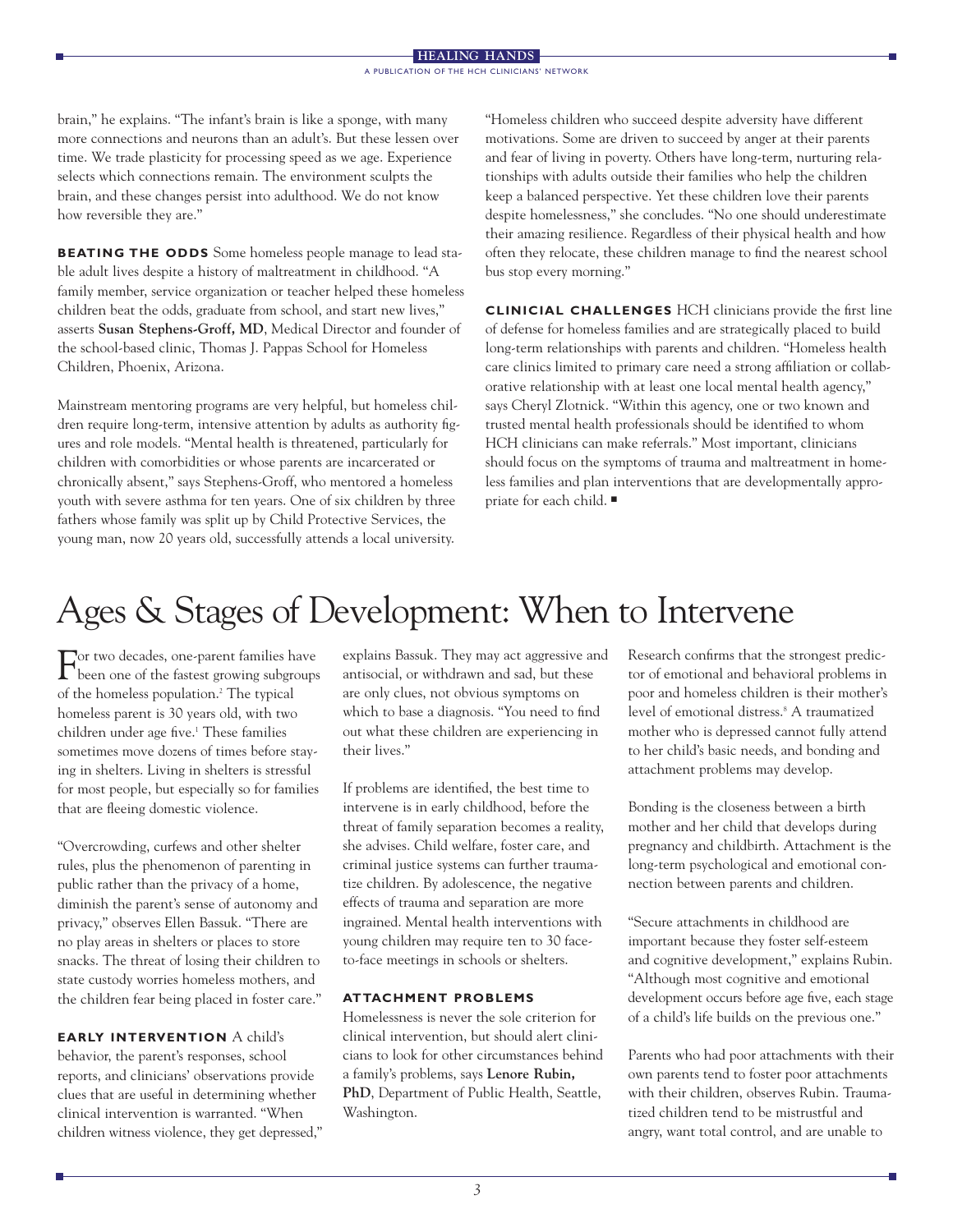form long-lasting relationships.

"Most parents want their children to be happy and successful, but those who have been victimized by intergenerational violence need special support and help learning parenting skills that foster positive and secure attachments," she concludes. "The

clinician's priorities should be to give support, maximize appropriate care, and minimize stress for homeless families. ■

## The Parent-Child Dyad: How to Intervene

Two intervention models are recommended for HCH settings by Zlotnick and Bassuk. One targets preschool children through behavioral contracts with youngsters who "act out" in public settings and their mothers. Another features separate psychoeducational groups for mothers with symptoms of posttraumatic stress disorder and their children.

**BEHAVIORAL CONTRACTS** At the Center for the Vulnerable Child in Oakland California, **Tracy Jones, BA**, provides one-on-one interventions with children enrolled in Head Start preschool programs through Project Spark. All homeless children or those determined to be at risk for homelessness have individualized treatment plans jointly developed by Project Spark and preschool staff, in collaboration with the children's parents. The children and their parents work toward meeting targeted goals, supported by project staff. Jones normally meets with each child twice a week, for 60 to 90 minutes over several weeks up to a year, depending on the child's situation and behavior.

Jones also provides case management for parents. For example, she helps mothers facing eviction find shelters that accommodate families on a short- or long-term basis and assists with job searches, health care, and mental health referrals. "The main focus of my work is supporting the parent-child relationship," she says. "We are striving for better parenting skills and better child behaviors. Most parents want to build a more positive relationship with their children by learning and using effective ways to correct troubling behaviors without harsh discipline."

An intervention is initiated when a Head Start teacher documents that a child demonstrates poor peer interaction, language difficulties, aggressiveness, withdrawal, or various inappropriate behaviors. The teacher notifies the school disabilities coordinator, who alerts Project Spark. After the parent signs a consent form, Jones conducts up to four classroom observations of the child. If there is a legitimate concern, a meeting is scheduled with the parent, teacher, Project Spark psychologist, and the child interventionist. The team then develops a written behavioral contract, setting goals for both the parent and the child, with the parent's input and final approval.

One successful intervention concerned a child who refused to take naps at scheduled times. After the contract was approved, the project staff member developed a trusting relationship with the child in the classroom and discussed with him the importance of napping and not

bothering classmates. She proposed such solutions as bringing a favorite toy or playing soothing music at naptime. Another option was taking the child to the nap room before his peers. Desired behavior was continually rewarded with praise.

The mother contributes to good outcomes by detailing family history that may be at the root of her child's problems and by providing clues to discrepancies between the child's behavior with the mother and other adults. Jones gently asks the parent about the child's social environment and events that triggered the family's homelessness. Nonjudgmental questions about domestic violence, types of discipline employed, and the child's experiences with other primary caregivers help to elicit relevant information. "A mom may be depressed or have low self-esteem prior to intervention, but when her child succeeds she is greatly encouraged, and a positive difference in her affect often results," notes Jones.

**PSYCHOEDUCATIONAL GROUPS** Many group psychotherapy practices emphasize an open-ended, non-directive process. psychoeducational groups, however, have a set number of sessions and are focused on education and skill development. The facilitator, either an HCH staff member or a well-educated consumer, functions as a teacher and trainer. Participants engage in topical discussions and exercises, role-play and feedback. Shelter-based groups have limited but rolling enrollment. Ellen Bassuk recommends such groups for women with PTSD and separate groups for children.

"The purpose of psychoeducational groups is to discuss the effects of violence and reassure participants that their responses to horrific events are normal," explains Bassuk. Group members learn how trauma affects them and how to cope with intrusive memories and flashbacks. Safety issues and plans are addressed, especially if the persons who abused them are still around and pose danger. A facilitator must monitor these groups because individual stories can sometimes be emotionally overwhelming for both the client and other group members.

**SEPARATION** The intervention of last resort is separating children from parents who are suspected of extreme or dangerous maltreatment of their children. Mandatory laws for reporting child abuse or neglect vary from state to state.<sup>9</sup> ■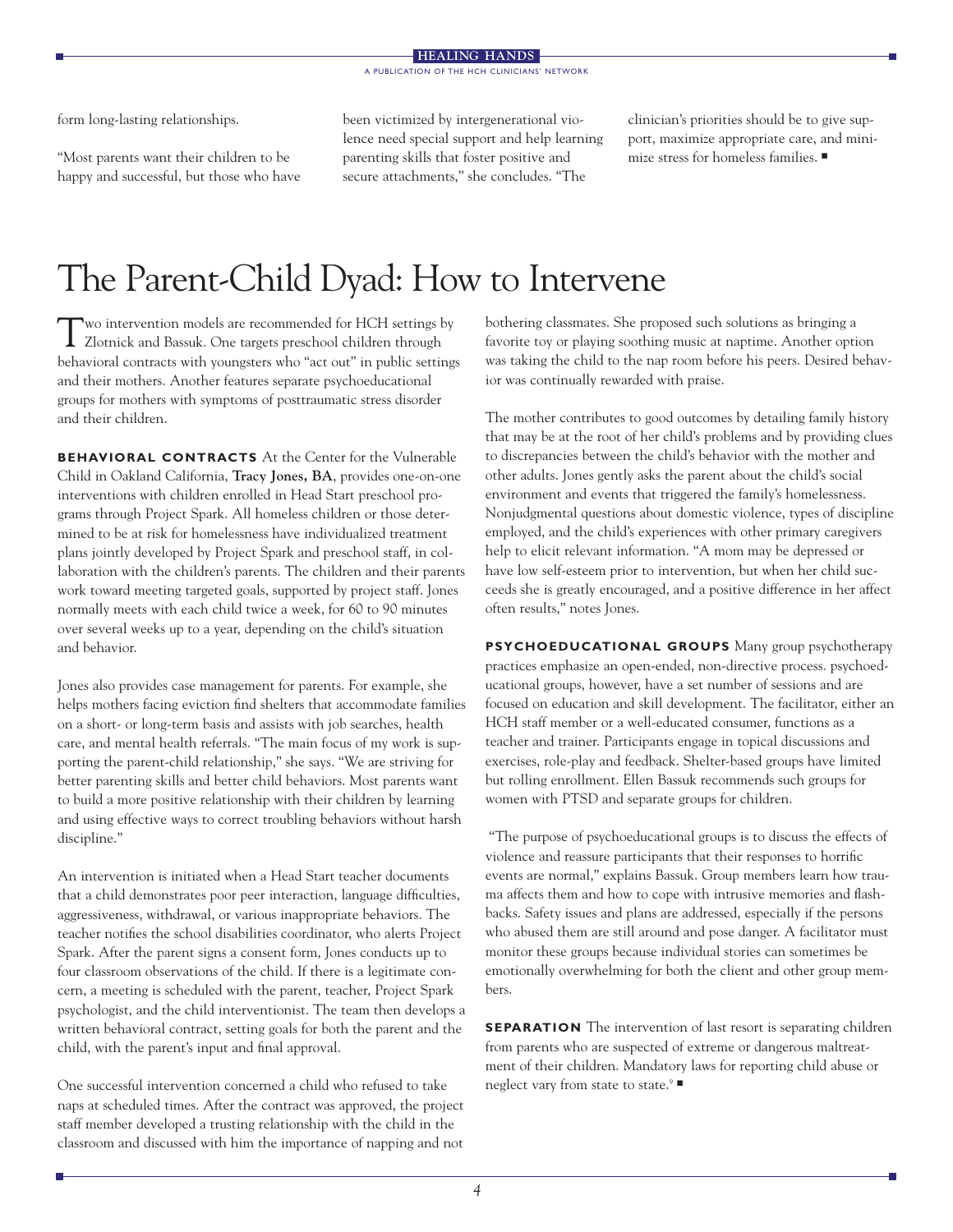#### **SOURCES & RESOURCES:**

- 1. The Institute for Children and Poverty, Homes for the Homeless. *Homeless in America: A Children's Story, part one, 1999*.
- 2. National Coalition for the Homeless. Homeless Families with Children, NCH Fact sheet #7, June 2001: *www.nationalhomeless.org/families.html*
- 3. National Center on Homeless Families. *Homeless Children: America's New Outcasts,* June 1999: *www.familyhomelessness.org/policy/homeless\_children\_ print.html*
- 4. Community Connections. *Trauma and Abuse in the Lives of Homeless Women and Men,* 2002. PowerPoint presentation: *www.pathprogram.com/Trauma\_and\_Homelessness.ppt*
- 5. Browne A and Bassuk SS. Intimate violence in the lives of homeless and poor housed women, *Am J Orthopsychiatry*, 67(2): 261- 278, 1997.
- 6. Bassuk EL et al. *Identifying and responding to violence among poor and homeless women.* Newton Centre, MA: The Better Homes Fund, February 2000: www.nhchc.org/Publications/domesticviolence.htm
- 7. Buckner JC, Bassuk EL et al. Homelessness and its relation to the mental health and behavior of low-income school-age children, *Dev Psychol,* 35(1): 246-57, January 1999.
- 8. Teicher MH et al.The neurobiological consequences of early stress and childhood maltreatment. *Neurosci Biobehav Rev*, 27(1-2): 33- 44, 2003; McLean Hospital Research Update 2002-2003: *www.mcleanhospital.org/ResearchUpdate/2002cResearchUpdate.html*
- 9. For child abuse reporting requirements in all 50 states, see: *www.smth-lawfirm.com/ mandatory\_reporting.htm.* For a summary of state reporting requirements for domestic violence or adult abuse, see: *www.netcantina.com/terri\_as\_alison/Reference\_pages /reporting\_by\_state.html*
- 10. Herman DB et al. "Adverse childhood experiences: Are they risk factors for adult homelessness?" *Am J Public Health*, 87(2):249- 255, Feb 1997.
- 11. Shonkoff JP and Phillips DA, Editors. *From Neurons to Neighborhoods: The Science of Early Childhood Development. Committee on Integrating the Science of Early Childhood Development,* November 2000. ISBN: 0309069882
- 12. Karr C. Homeless Children: What Every Health Care Provider Should Know, June 2002: *www.nhchc.org/Children/index.htm*
- 13. See also prior issues of *Healing Hands* on homeless women and children: October 1998, April 1999, February & August 2000, and August 2001, available at: *www.nhchc.org/Network/HealingHands/index.htm*



"Children are our links to the future. By focusing on the children, we may be able to mitigate the effects of instability and all that is negatively associated with homelessness."

*Susan Kline, MN, ARNP, Seattle,Washington*